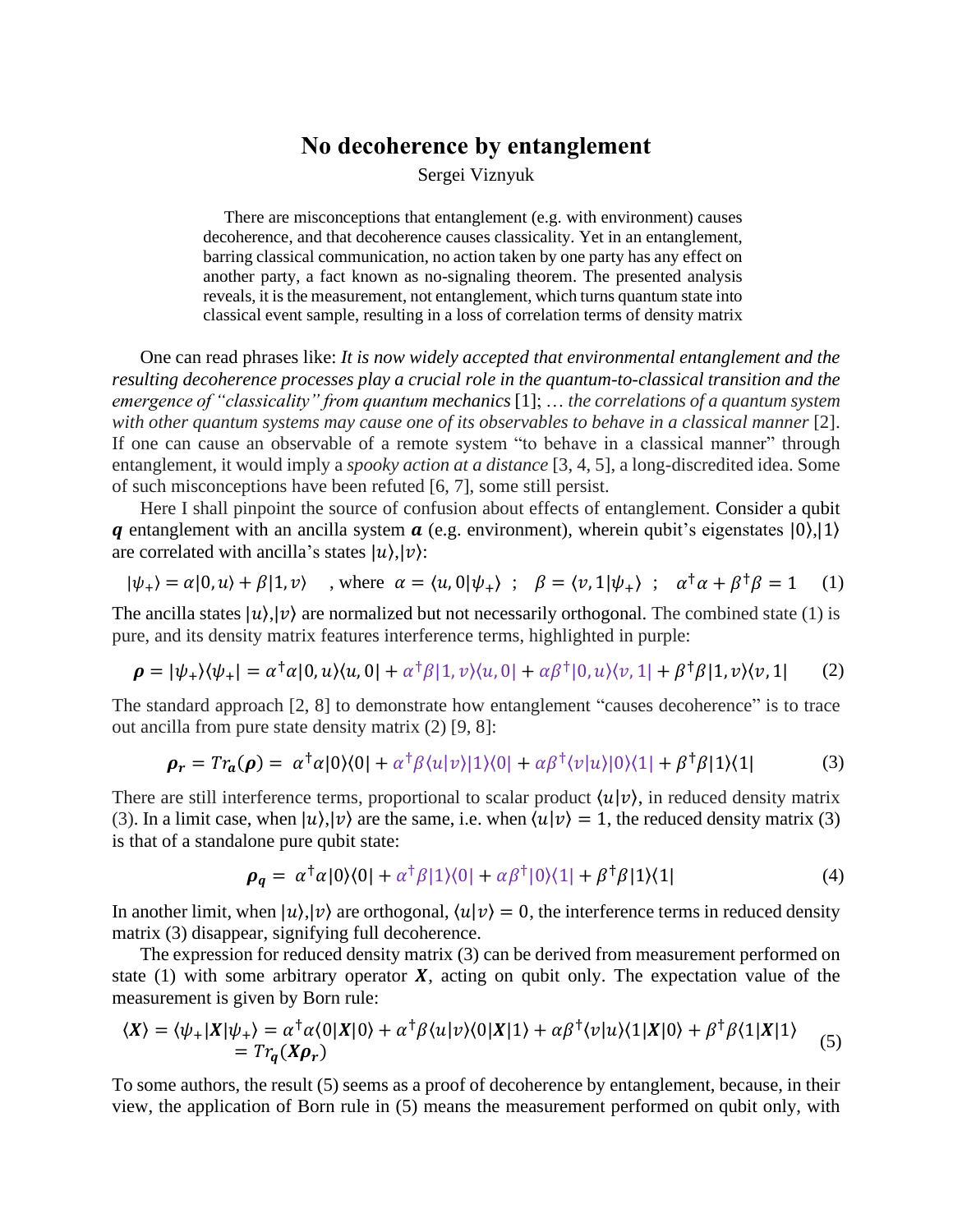the result showing dependence on ancilla in the form of scalar product  $\langle u | v \rangle$ . Strangely though that a question is not asked, if such interpretation complies with no-signaling theorem [10]. Indeed, if the measurement only involves local qubit, the ancilla system in entangled state (1) can be chosen arbitrarily. It might not even physically exist, being just a gedanken. The expectation value of local measurement should not depend on gedanken, or remote system. Such dependence would mean the remote ancilla can somehow affect the measurement on local qubit. That runs contrary not just no-signaling theorem, but special relativity as well. Yet the result (5) depends on ancilla. So, what is the reason for paradox?

The culprit is hiding in plain view. Even though (5) is meant to be the measurement done with operator  $X$  on local qubit only, in fact, (5) contains two measurements, with two devices. One measurement is done with operator  $X$ , and another measurement is done with identity operator  $I$ :

$$
\langle X \rangle = \langle \psi_+ | X \cdot I | \psi_+ \rangle
$$
  
=  $\alpha^{\dagger} \alpha \langle 0 | X | 0 \rangle \langle u | I | u \rangle + \alpha^{\dagger} \beta \langle 0 | X | 1 \rangle \langle u | I | v \rangle + \alpha \beta^{\dagger} \langle 1 | X | 0 \rangle \langle v | I | u \rangle$   
+  $\beta^{\dagger} \beta \langle 1 | X | 1 \rangle \langle v | I | v \rangle = Tr_q (X \cdot Tr_a(\rho))$  (6)

The identity operator  $\bf{I}$  is POVM operator in its own right. Born rule (6) for entangled state (1) implicitly includes measurement by identity operator (device  $I$ ). Generally, any expression in a form  $\langle \psi | X | \chi \rangle$  implies measurement, because its output is classical information. The application of Born rule (6) to (1) means the ancilla is part of a real physical system being measured, not a gedanken. It is the measurement by device  $\boldsymbol{I}$  which turns pure state (2) into generally mixed state (3), not entanglement per se. As is evident from right side of (6), the subsequent measurement by device  $\boldsymbol{X}$  is done not on pure state (2), but on output from the first measurement, the mixed state  $\rho_r$  (3). In the limit case of  $\langle u | v \rangle = 0$ , the measurement by device I completely turns pure state (2) into classical event sample. It eliminates any uncertainty about subsequent measurement by device X, because orthogonal states  $|u\rangle$ ,  $|v\rangle$  each point [2] to the respective qubit eigenstate  $|0\rangle$ ,  $|1\rangle$ .

The event sample from device  $I$  has to be available to device  $X$ , i.e. classical information has to be shared between two devices. It explains why *spooky action at a distance*, or other claims of non-locality of quantum theory, is a fantasy, albeit still popular with some authors<sup>1</sup> [11, 7, 6]. The Born rule (6) imposes speed limit on two measurements in a form of requirement that the interval between them is timelike. If interval is spacelike, then classical information between two devices cannot be shared, and the measurement by device  $X$  has to be considered as single-device measurement on standalone qubit state (4), not two-device measurement on entangled state (2). This condition is equivalent to  $\langle u | v \rangle = 1$  in (5,6), i.e. to inability of device *I* to distinguish between different ancilla states, or inability of device  $I$  to share classical information with device  $X$ .

Consider a double-slit experiment with a beam of electrons. A charged particle, passing through the slit, would surely be detectable by sufficiently sensitive detector (device  $I$ ) placed next to the slit. The slit itself can act as a detector, if wired appropriately. In the absence of measurement at the slits one would see interference pattern at the screen (device  $\boldsymbol{X}$ ) behind the slits. The interference signifies inability of device  $\boldsymbol{X}$  to tell which slit the electron passed through. The interference is preserved even if the slits are wired to detect electrons, but the detected information

<sup>&</sup>lt;sup>1</sup> The continuing controversy about non-locality of quantum theory has a lot to do with J.S. Bell making confusing statements on the subject, and an unfortunate EPR article [3]. The following catchy phrase [4] is definitely subject to misinterpretation: *grossly non-local structure... is characteristic… of any theory which reproduces exactly quantum mechanical predictions*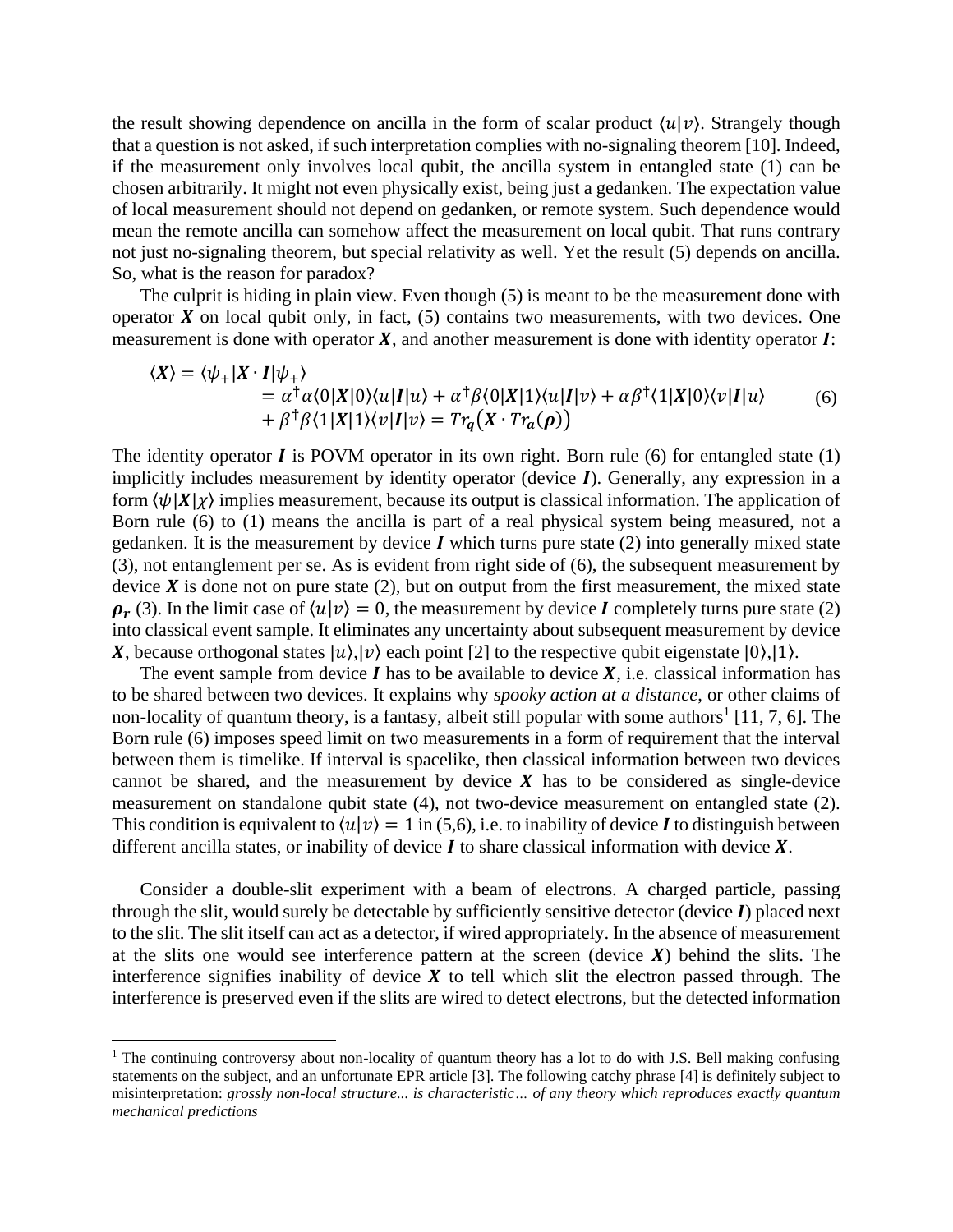is not registered *anywhere* in classical form<sup>2</sup>. As soon as device  $I$  is turned on to register electrons passing through the slits, the interference pattern at device  $X$  will degrade, in accordance with reduced density matrix (3). The more accurate is the detection of electrons at the slits, the more orthogonal are states  $|u\rangle, |v\rangle$ , the smaller is the product  $\langle u|v\rangle$ , and the smaller are interference terms in (2,3,5,6).

The fact that measurement produces classical event sample, substantiates Bohr's postulate that the measuring device has to be classical: *[the] necessity of discriminating in each experimental arrangement between those parts of the physical system considered which are to be treated as measuring instruments and those which constitute the objects under investigation may indeed be said to form a principal distinction between classical and quantum-mechanical description of physical phenomena* [12].

Consequently, the measurement itself can be defined as extraction of classical information.

Thus, the classicality emerges as a result of measurement, in a form of classical event sample [13], not as a result of decoherence. As evident from (6), the decoherence itself is an aftermath of measurement. From this prospective, classicality and decoherence go hand in hand. No unitary process, described by, e.g. Schrödinger equation, can turn quantum state into classical, no matter how much interactions one plugs in<sup>3</sup>, only measurement does.

The fact that entanglement itself does not produce decoherence or any other measurable effect has been attested in multitude of experiments on violation of Bell's inequalities, including those where measurements on two entangled entities are separated by spacelike interval [14, 15]. The strongest violation happens when no classical information is exchanged between two measuring devices, which corresponds to  $\langle u | v \rangle = 1$  case in (5,6), i.e. when measurement by one device does not predetermine to any degree the measurement by another device<sup>4</sup>.

The entanglement has to be considered a logical construct, indicating correlation, not causation, between measurements by different devices. The causation emerges when one measurement predetermines the results of another measurement. As I have shown, that happens when classical information is shared between measurement devices.

The claims that entanglement involves interaction can also be disproven<sup>5</sup>. The measurement result (6) does not depend on ancilla if measurement  $X$  is done in qubit eigenbasis, i.e. when  $\langle 0|\mathbf{X}|1\rangle = \langle 1|\mathbf{X}|0\rangle = 0$ . Such measurement would not detect interference. Why would interaction depend on how we choose to measure the qubit? The proponents of interaction explain this fact as follows: the ancilla (e.g. environment) enforces "effective superselection rules" [2] which select certain states to be "robust" against interaction. *What states are preferred will depend on the details of the interaction* [16]. Apparently, in case (1), ancilla chooses  $|0\rangle$ ,  $|1\rangle$  to be such robust states. However, by changing the measurement basis from  $|0\rangle,|1\rangle$  to  $|+\rangle,|-\rangle$ , the experimenter can make

<sup>2</sup> I refute the statement [16] that "*the pattern of detections at the screen cannot distinguish mere entanglement with some other systems from the actual use of those systems for detection at the slits*". It does distinguish, because, according to (6), without measurement of ancilla, there is no decoherence, no degradation of interference.

<sup>&</sup>lt;sup>3</sup> The proof is trivial: the criterion for a pure quantum state  $\rho^2 = \rho$  is invariant with respect to unitary transformations. Tracing out part of density matrix to illustrate decoherence is equivalent to performing measurement.

<sup>4</sup> One must acknowledge the numerous experiments on violation of Bell's inequalities are just variations of doubleslit experiment, albeit done at much greater expense and effort.

 $5$  On high level the proof is trivial: the interaction by definition implies causation, which, as I have shown, only emerges as a result of measurement.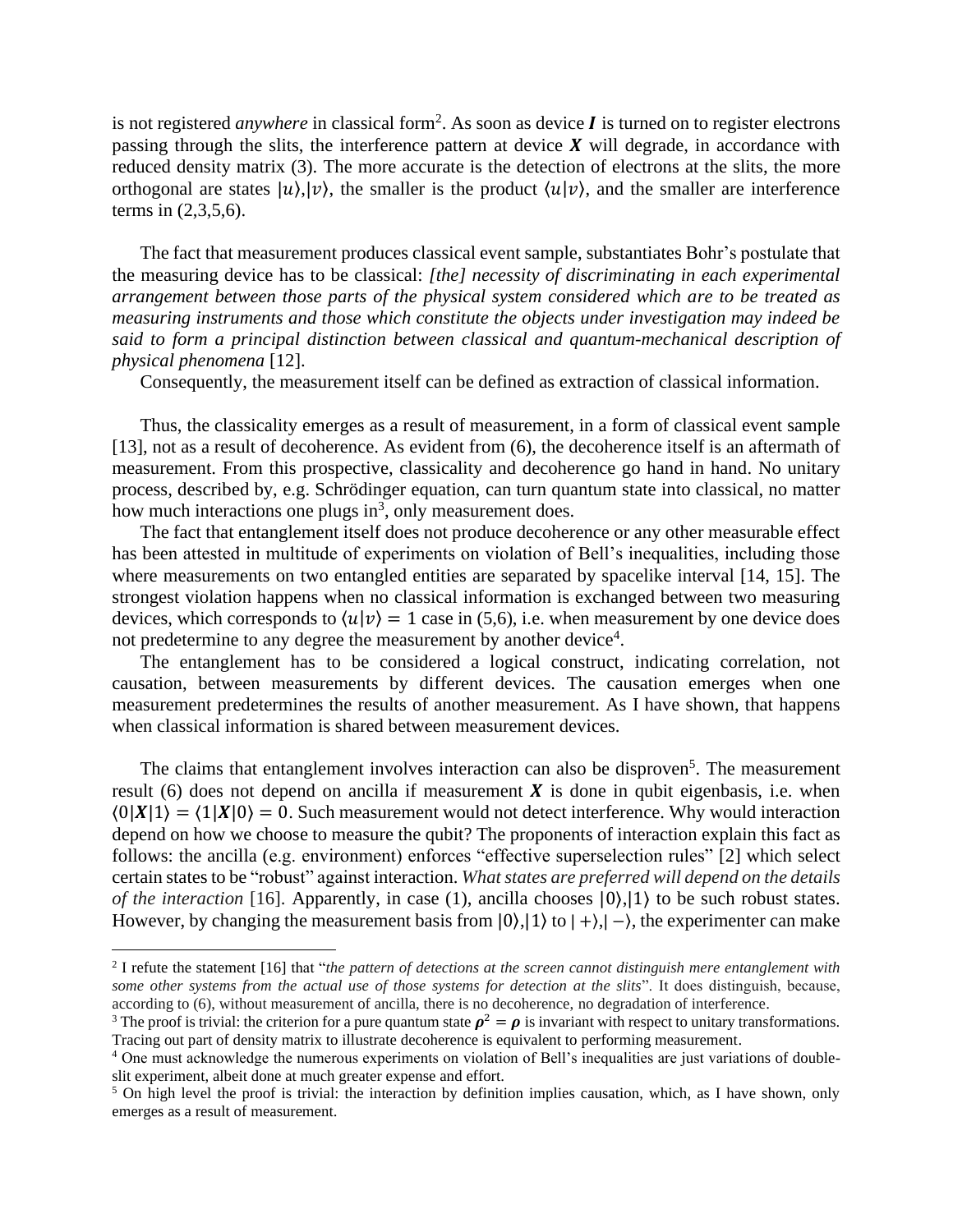ancilla to "prefer"  $| + \rangle$ , $| - \rangle$ . The measurement in  $| + \rangle$ , $| - \rangle$  basis, just like the measurement in  $| 0 \rangle$ , $| 1 \rangle$ basis would not detect interference:

$$
|\psi_{+}\rangle = \alpha'|\div\rangle|u'\rangle + \beta'|\div\rangle|v'\rangle \qquad ; \qquad \alpha'^{\dagger}\alpha' + {\beta'}^{\dagger}\beta' = 1 \tag{7}
$$

, where

 $\vert$ 

$$
+\rangle = \frac{|0\rangle + |1\rangle}{\sqrt{2}} \qquad ; \qquad \qquad |-\rangle = \frac{|0\rangle - |1\rangle}{\sqrt{2}} \tag{8}
$$

$$
|u'\rangle = \frac{\alpha|u\rangle + \beta|v\rangle}{\sqrt{2} \cdot \alpha'} \qquad ; \qquad |v'\rangle = \frac{\alpha|u\rangle - \beta|v\rangle}{\sqrt{2} \cdot \beta'} \qquad (9)
$$

$$
\alpha' = \left(\frac{1 + \alpha^{\dagger}\beta\langle u|v\rangle + \alpha\beta^{\dagger}\langle v|u\rangle}{2}\right)^{1/2} \qquad ; \qquad \beta' = \left(\frac{1 - \alpha^{\dagger}\beta\langle u|v\rangle - \alpha\beta^{\dagger}\langle v|u\rangle}{2}\right)^{1/2} \tag{10}
$$

There are infinitely many such measurement bases, which are "robust" against effects of entanglement. Since the bases which are "robust" depend on the will of experimenter, the assumption that they are selected by interaction between qubit and ancilla is false. The very notion of interaction as pertaining to physical reality independent of experimenter has to be abandoned.

One has to recognize that quantum mechanical expressions describe measurement setups, and predicted measurement outcomes, not abstractions like "quantum state", "entanglement", "superposition", "wave function", etc. E.g., the expression (1) describes configuration for twodevice measurement. The expression  $|\psi_+\rangle = \alpha|0\rangle + \beta|1\rangle$  describes single-device measurement, where  $|\psi_{+}\rangle$ , and  $|\psi_{-}\rangle = \alpha |\beta/\alpha| \cdot |0\rangle - \beta |\alpha/\beta| \cdot |1\rangle$  are device eigenstates. As proved by Alain Aspect's famous experiment [14], the quantum state is not just unknown, it does not even exist prior to measurement.

The classical state, represented by an event sample, is encoded via a set of symbols from some alphabet [13]. Each symbol equates to a classical parameter value. E.g., the spatial coordinate of an object represents a [continuous] alphabet. The value of coordinate represents a symbol, produced as a result of measurement. No quantum object can have coordinate defined until the measurement is done, in coordinate eigenbasis. This dispels frequently heard claims that quantum particle can be at two different locations at the same time. It cannot, because the coordinate is not defined until the measurement. *It is not just unknown; it is not defined even as a parameter*. A presence of classical parameter in quantum mechanical expression, even implicit *hidden variable*, would indicate a carried-out measurement, just like the presence of scalar products  $\langle \psi | X | \chi \rangle$ ,  $\langle u | v \rangle$ .

The macroscopic objects are usually associated with classical behavior, i.e. with absence of interference. In view of things said, it can be explained as follows. Commonly accessible observables correspond to operators, which only act within small subset of object's degrees of freedom [17]. For simplicity, I consolidate those into Hilbert space formed by eigenstates  $|0\rangle, |1\rangle$ . Every vector from this Hilbert space is correlated with a vector from Hilbert space of the rest of object's degrees of freedom, e.g.  $|0\rangle$  is correlated with  $|u\rangle$ ,  $|1\rangle$  is correlated with  $|v\rangle$ , as in (1). Due to the large number of degrees of freedom, macroscopically different states |0⟩,|1⟩ correspond to vectors  $|u\rangle$ ,  $|v\rangle$ , which differ in many of the degrees of freedom [17], i.e.  $|u\rangle$ ,  $|v\rangle$  are orthogonal pointer states,  $\langle u | v \rangle = 0$ . This leads to vanishing interference terms in (5, 6).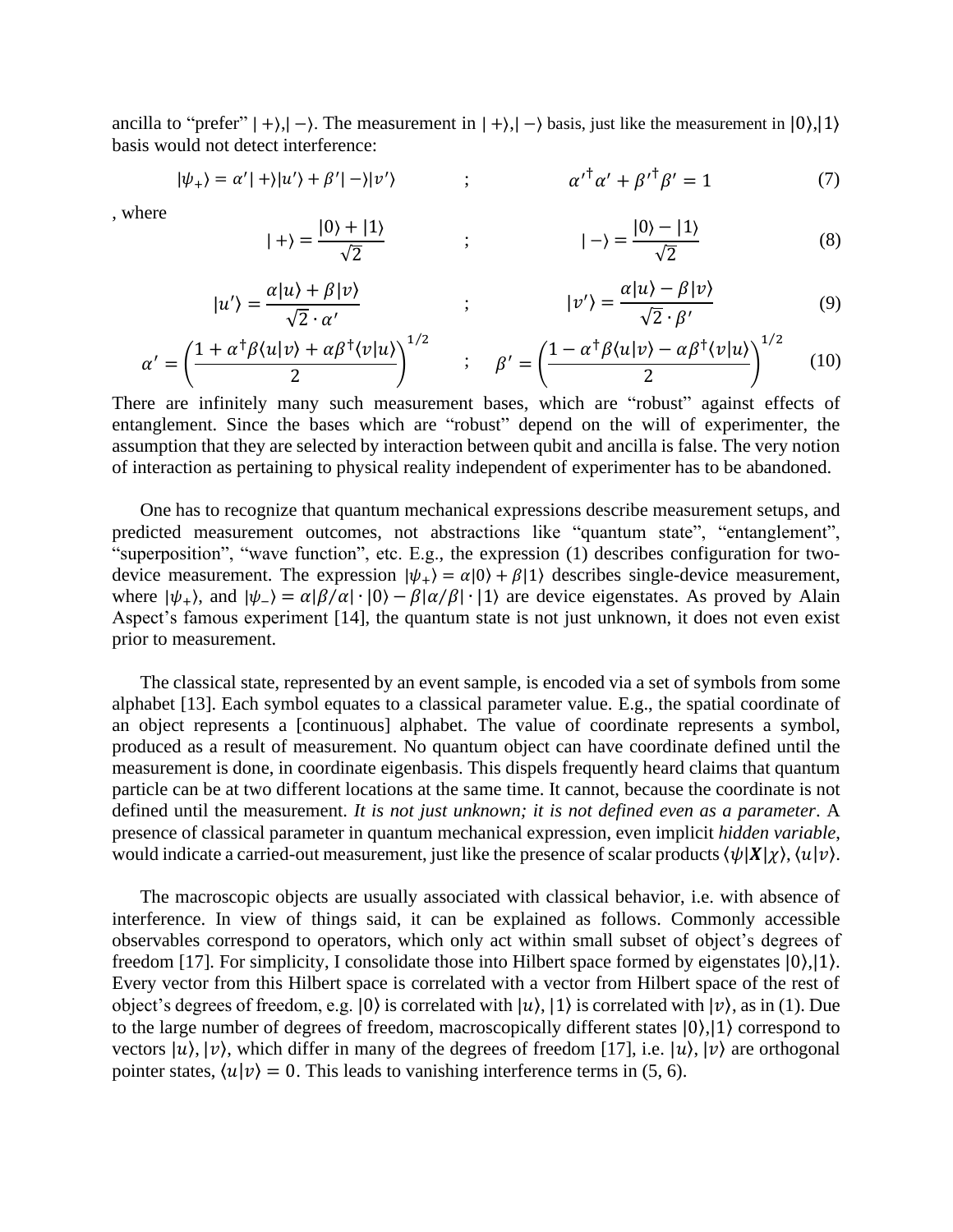To conclude, I have elucidated the origins of decoherence, classicality, and causation. I have argued that quantum mechanical expressions have to be watched for implicit measurements, which signify emerging classicality, such as the measurement on ancilla present in Born rule (6).

## **References**

- [1] M. Schlosshauer and K. Camilleri, "The quantum-to-classical transition: Bohr's doctrine of classical concepts, emergent classicality, and decoherence," *arXiv:0804.1609 [quant-ph],*  2008.
- [2] W. H. Zurek, "Environment-induced superselection rules," *Phys. Rev. D,* vol. 26, no. 8, pp. 1862--1880, 1982.
- [3] A. Einstein, N. Rosen and B. Podolsky, "Can Quantum-Mechanical Description of Physical Reality Be Considered Complete," *Phys. Rev.,* vol. 47, p. 777, 1935.
- [4] J. S. Bell, "On the Einstein Podolsky Rosen Paradox," *Physics,* vol. 1, no. 3, pp. 195-200, 1964.
- [5] A. Einstein, "Letter to Max Born," 1947. [Online]. Available: https://archive.org/details/TheBornEinsteinLetters.
- [6] R. Griffiths, "Nonlocality Claims are Inconsistent with Hilbert Space Quantum Mechanics," *arXiv:1901.07050 [quant-ph],* 2019.
- [7] S. Boughn, "There Is No Action at a Distance in Quantum Mechanics, Spooky or Otherwise," *arXiv:1806.07925 [quant-ph],* 2018.
- [8] M. Schlosshauer, "Quantum Decoherence," *arXiv:1911.06282 [quant-ph],* 2019.
- [9] L. Landau, "The damping problem in wave mechanics," *Z. Phys.,* vol. 45, no. 63, pp. 430- 441, 1927.
- [10] T. De Angelis, F. De Martini, E. Nagali and F. Sciarrino, "Experimental test of the no signaling theorem," *arXiv:0705.1898 [quant-ph],* 2007.
- [11] N. Brunner, D. Cavalcanti, S. Pironio, V. Scarani and S. Wehner, "Bell nonlocality," *arXiv:1303.2849 [quant-ph],* 2014.
- [12] N. Bohr, "Quantum Mechanics and Physical Reality," *Phys.Rev.,* vol. 48, pp. 696-702, 1935.
- [13] S. Viznyuk, "From QM to KM," 2020. [Online]. Available: https://www.academia.edu/41619476/From\_QM\_to\_KM.
- [14] A. Aspect, J. Dalibard and G. Roger, "Experimental Test of Bell's Inequalities Using Time-Varying Analyzers," *Phys. Rev. Lett.,* vol. 49, pp. 1804-1807, 1982.
- [15] J. Handsteiner, A. Friedman, D. Rauch, J. Gallicchio, B. Liu, H. Hosp, J. Kofler, D. Bricher, M. Fink, C. Leung, A. Mark, H. Nguyen, I. Sanders, F. Steinlechner, R. Ursin, S. Wengerows, A. Guth, D. Kaiser, T. Scheidl and A. Zeilinger, "Cosmic Bell Test: Measurement Settings from Milky Way Stars," *Phys.Rev.Lett.,* vol. 118, no. 6, p. 060401, 2017.
- [16] G. Bacciagaluppi, "The Role of Decoherence in Quantum Mechanics," *The Stanford Encyclopedia of Philosophy (Summer 2020 Edition).*